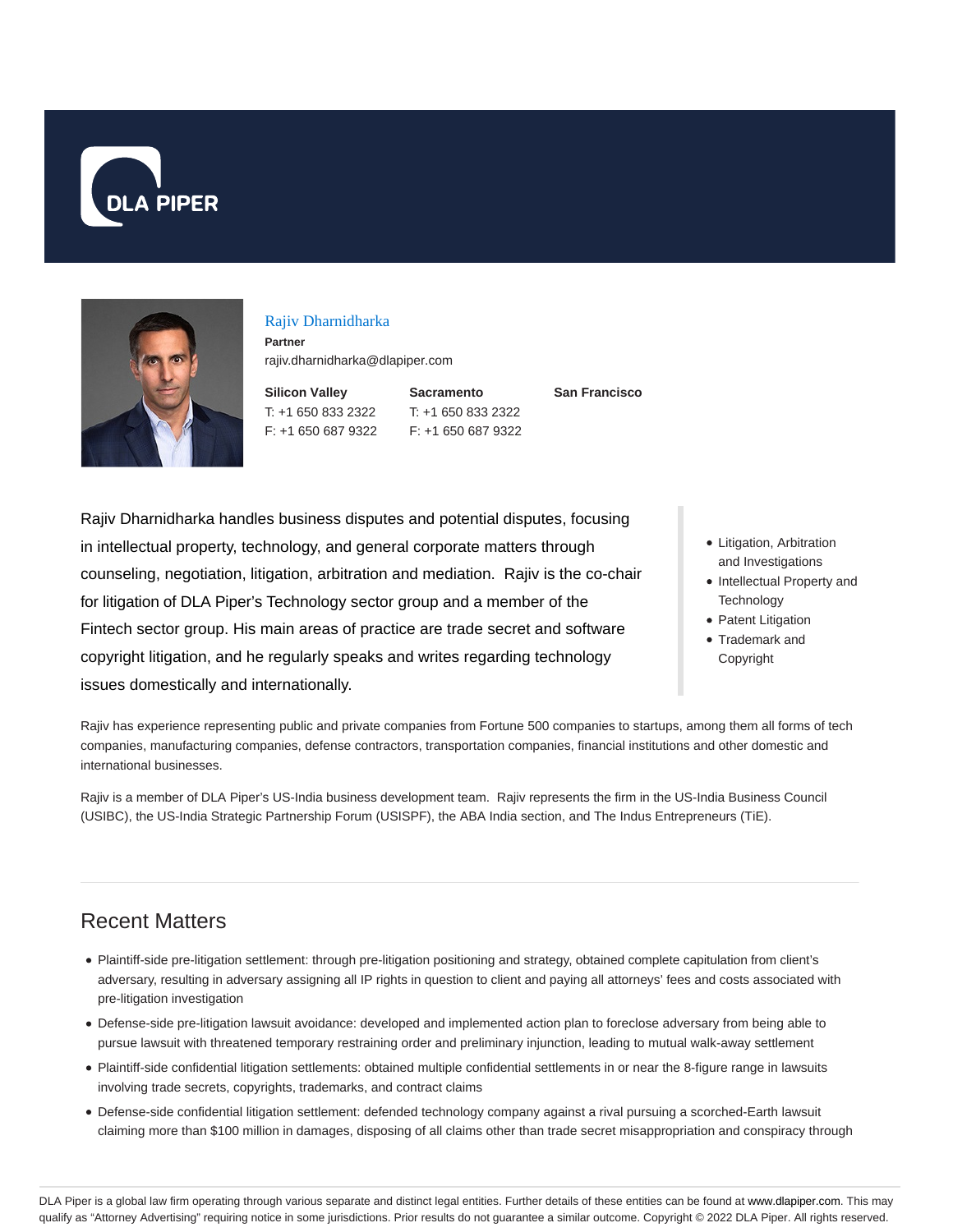dispositive motion practice.With trial on the horizon, settled for the rough estimate of fees and costs remaining to take the case through trial and appeal

- JB Knowledge Technologies v. BuildingConnected, et al.: developed and implemented defense strategy for BuildingConnected and its co-founders against a bet-the-company-lawsuit brought by a competitor asserting trade secret misappropriation and related claims resulting in complete dismissal with prejudice
- GSI Technology v. United Memories, et al.: obtained trade secret misappropriation and breach of contract jury verdict in five-week trial against former design contract vendor
- Garretts v. Greenlee's Cinnamon Bread and More, et al.: prevailed in ten-week bench trial and obtained trade secret injunction protecting secret recipe against use by former business associate along with per se and punitive damages
- Underground Technologies v. Pipelife Jet Stream: prevailed in two-week arbitration regarding failed business arrangement
- ON24 v. SnapSession, et al. obtained temporary restraining order against former employees of company and their new competing business misusing confidential company materials
- One Block Off the Grid v. American Solar Connection, et al.: succeeded in trade secret misappropriation litigation, which successfully shut down former employees and their new competing venture that hacked sales leads databases
- Formfactor v. Micro-Probe, et al.: defeated semiconductor trade secret misappropriation claims and related claims by summary judgment
- Jobscience v. CV Partners, et al: defeated trade secret claims and related claims through trade secret disclosure motion practice and motions to dismiss
- ChipConnect v. Calibur11, et al.: obtained preliminary injunction against former business partners for copyright infringement and trade secret misappropriation
- Represented several other companies in trade secret and copyright disputes, successfully pursuing and defending against DMCA take-down actions, temporary restraining orders and preliminary and permanent injunctions
- Represented and advised several buy-side and sell-side companies in post-merger and acquisition disputes regarding earnouts, escrows and other pre- and post-transaction events
- Arbitrated and mediated several disputes to resolution

#### CREDENTIALS

#### Admissions

California

#### Clerk Experience

Law Clerk for the Honorable James Ware, Northern District of California

#### **Recognitions**

• The Legal 500 United States 2019-21 - Recommended, Trade Secrets (Litigation and Non-Contentious Matters)

#### **Education**

- J.D., Santa Clara University School of Law 2004
- Georgetown University Law Center Visiting Student, Fall 2003
- B.S., California Polytechnic State University, San Luis Obispo 2001 summa cum laude College of Business